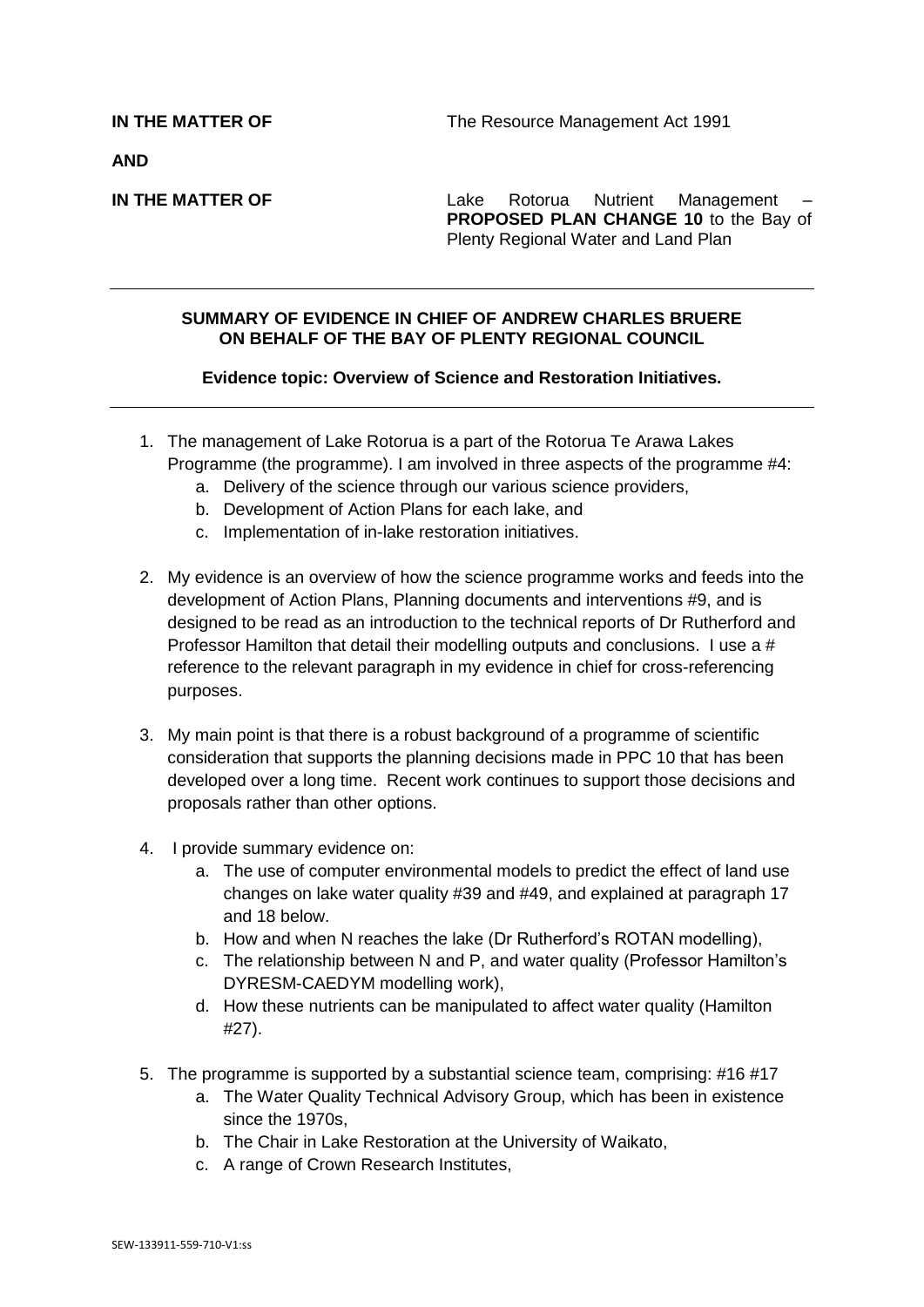- d. Specialist BOPRC scientists, and
- e. The Land Technical Advisory Group. #18
- 6. The quality of water in Lake Rotorua can be measured using a number of key parameters. The Regional Water and Land Plan (RWLP) sets specific water quality targets using a metric called the trophic level index (TLI). #20. The TLI is a statistical indicator relying on four water quality parameters measured monthly in the lake to achieve a single indicator result #22. The TLI is calculated using data about the lake total N, total P, chlorophyll-a and secchi disc water clarity.
- 7. The actual TLI calculated in this way can be compared with the Regional Water and Land Plan TLI target to assess compliance with the standard set for a particular lake #21.
- 8. For Lake Rotorua the TLI standard set is 4.2 units. A higher TLI represents poor water quality while a low TLI represents improved water quality #23. The TLI for Lake Rotorua is presented in Figure 4 below:



Figure 4, Historic Lake Rotorua TLI.

- 9. Figure 4 shows that water quality measured by the TLI can fluctuate and that since about 2006 there has been a clear trend of improved water quality #28. There has been recent compliance with the target TLI #28. This is largely due to the alum dosing programme #85 #86.
- 10. To achieve the TLI of 4.2 units the science advice is that catchment inputs of both N and P need to reduce to 435 t/y and 37 t/y of N and P respectively #24. These targets require a substantial reduction from the current catchment input loads for N and P, and were first set in 1986 #26.
- 11. In setting these targets the science advisors had regard to the communities perception of: when did the lake have acceptable water quality? The TLI target of 4.2 relates to a perceived water quality in the 1960s. The catchment nutrient targets were set to achieve the prescribed TLI target #26.
- 12. In managing water quality in the natural environment it is important to have regard to the level of nutrients available for algal growth. Typically either N or P (or both) are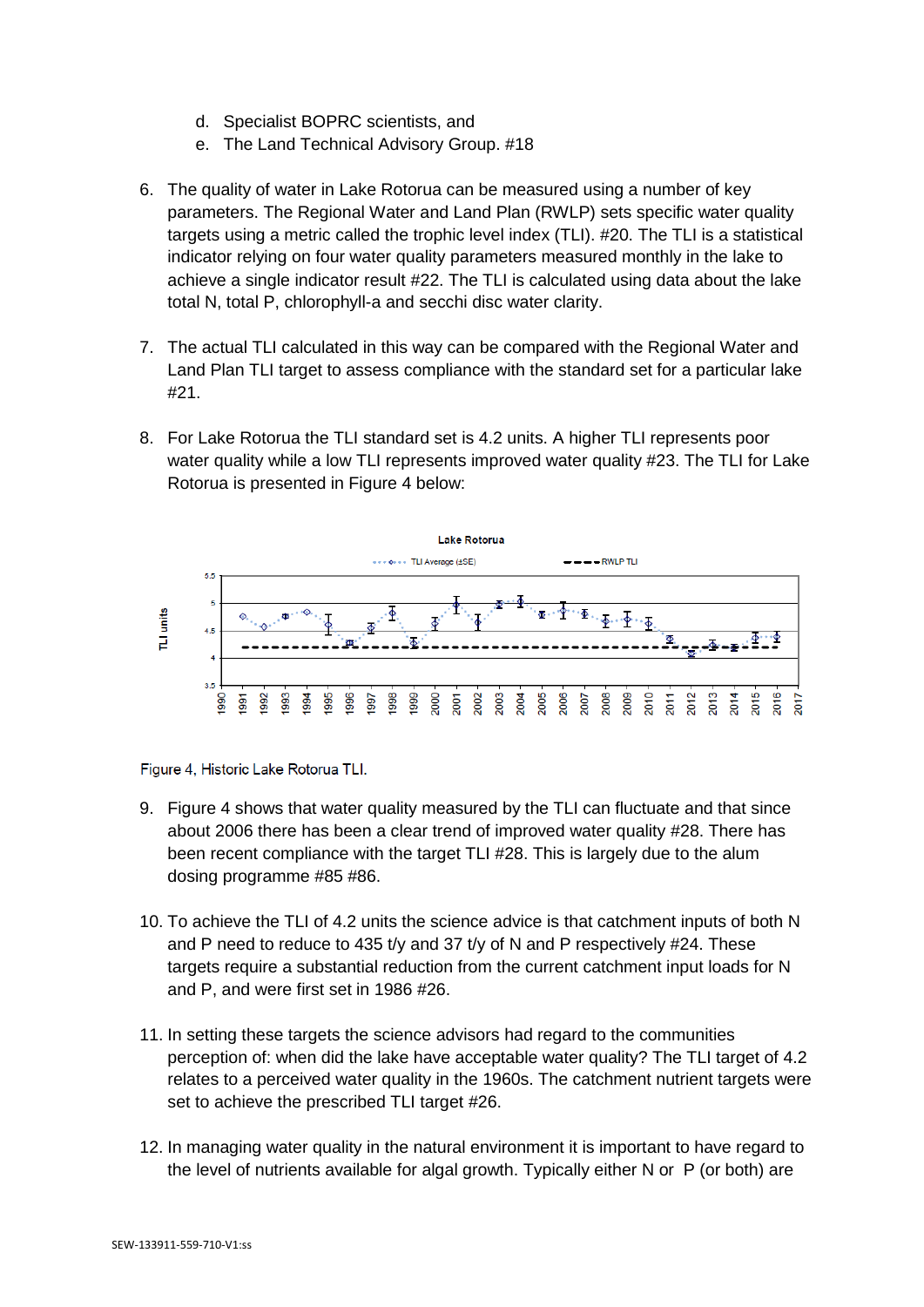limiting factor in algal growth. In other words the addition of either N or P will stimulate more algal growth #27 #30. So taking away one or both nutrients will reduce algal growth. This is the basis of most lake management programmes.

- 13. Nutrients reaching the lake come from all types of land use #30. Some are more polluting than others. N tends to exist in the environment in a soluble state where as P tends to be readily absorbed onto soil particles and is generally not in a soluble form #30. This means the method of transport for the two nutrients differs. N will more readily travel through ground water whereas P will travel more readily along the land surface on its way down the catchment to streams and the lake #37, although in this catchment natural sources of dissolved reactive phosphorus forms dominate #30, #32.
- 14. The science advice to the programme is that in addressing the problem of poor water quality in Lake Rotorua the control of both N and P is necessary #31. Addressing only N could cause the lake to become dominated by blue green algae, many of which can fix their own N from the atmosphere. The control of phosphorus alone would need to be to the extent that it made P the limiting nutrient.
- 15. The prospect of limiting P to the extent that the lake can be made Phosphorous limiting would be highly challenging as research has shown there is a highly elevated contribution of P to the lake from natural sources #31. The old age ground water of the catchment (average age of 60 years) leaches geological P from the underlying geology #32. Generally without an intervention such as alum dosing this geological source cannot be managed, and therefore only a fraction of the P reaching the lake is from manageable anthropogenic sources.
- 16. Of that anthropogenic sourced P, recent research indicates that somewhere between 43 – 64% already will need to be reduced as well as reaching the N load of 435 t, to achieve the TLI target #33. Obviously to target P in the absence of reducing N would be vastly more difficult still, and the science opinion is that it would not be possible to get enough P out of the system for this to be feasible #31.
- 17. The focus of PPC10 rules is on the reduction of N. Some P reduction will occur in association with this. However the sources are not necessarily the same and due to the increased time of travel for N (through ground water) it is practical to start the control of N in advance of the P reductions from the catchment as changes to P reductions will not have the same time delays, and will also involve urban sources. Currently alum dosing is controlling in-lake P levels, however due to environmental risks, uncertainties and cost, alum dosing is not identified as a long term solution #34.
- 18. Further work is identified to evaluate in more detail the sources of P and estimate the P reductions associated with actions aimed at removing N #38. This will occur as part of the wider NPS-FW programme for the Rotorua Lakes #57.
- 19. The assessment of the sources of N contributing to the lake and the pathways is complex. Environmental computer models are used for this purpose #39. The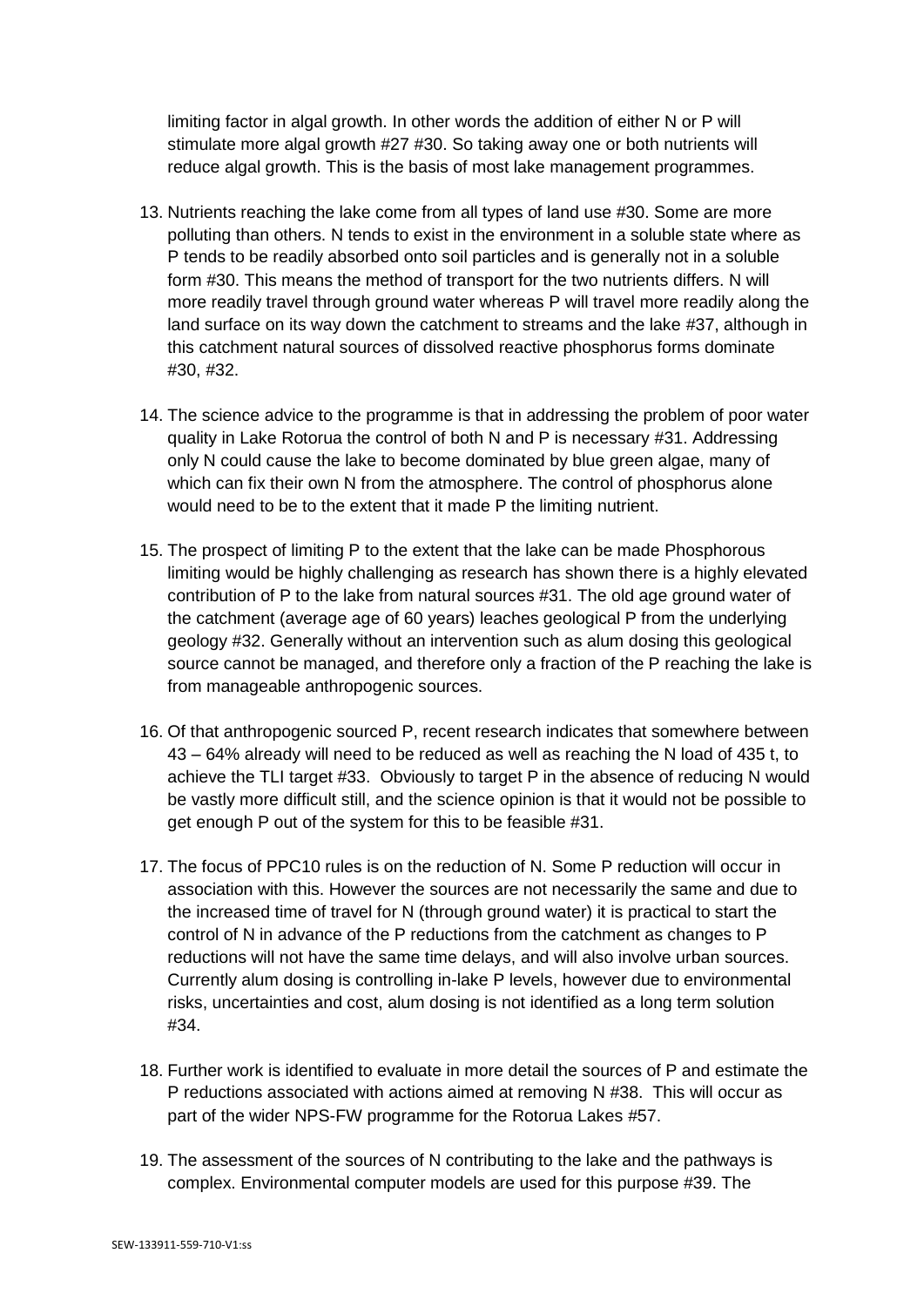OVERSEER model is used to assess the level of N and P leaving the farm, below the plant root zone or runoff. NIWA has developed the ROTAN model used to assess how N losses travel from the farm root zone to the receiving waters of the lake. The outputs of the ROTAN model along with other P estimates of runoff are used to inform the Lake Model. The Lake Model is used to predict water quality according to differing land use scenarios. ROTAN takes account of varying ground water age in the catchment.

- 20. The outcomes of three modelling studies using ROTAN 2011, The lake Model and ROTAN 2016 support that the sustainable catchment N target of 435 t/yr #40.The Lake Model indicates the impact of meeting the  $435$  t/y N RPS requirement along with an associated P reduction will bring the lake close to the 4.2 TLI target. It also recommends action to get sediment releases of P under control, which are currently being controlled by alum dosing #42.
- 21. ROTAN 2011 predicts that if N loads remain constant at 2010 level the steady state load would reach 755 t/y N in the next 70 years #45.
- 22. Future updates of the OVERSEER model will result in different nutrient output predictions. ROTAN will need to be recalibrated to the new OVERSEER outputs when and if it changes. This would enable ROTAN to continue to be used to make predictions of N loss to the lake from changing land use scenarios #49.
- 23. As water travels through the environment it can gain or lose contaminants such as N and P #58. The loss of N or P through the environment is referred to as *attenuation*. Dr Rutherford is the expert on this issue. In summary, for N attenuation can be complex and measurement of losses is not simple. The main driver of N loss in the environment is de-nitrification where a carbon source (normally organic matter) and a lack of oxygen is necessary to drive this biochemical reaction. Assessing attenuation is further complicated by the varying ages of ground water reaching the lake (time of travel). The water reaching the lake today has started its journey through the land anywhere between: less than one year ago up to 140 years ago, depending on the particular pathway it followed.
- 24. The only practical way of assessing the potential loss of N through this journey is the use of a model that can have regard to the varying ground water ages reaching the lake. This is a key component of the ROTAN model # 59-64.
- 25. The most recent estimate of attenuation by ROTAN is in the range 32 to 50%. This compares favourably with other published estimates of catchment scale attenuation #66.
- 26. Land use change through the application of PPC10 rules is not the only method applied to improving lake water quality #67. The RWLP brought in Rule 11 in 2005 to control nutrient loss from 5 lakes including Lake Rotorua. It was implemented to address the risk of increased nutrients from intensifying land use, by benchmarking them and holding them constant. The development of action plans for was also required by RWLP and 10 lakes are subject to these non-statutory plans.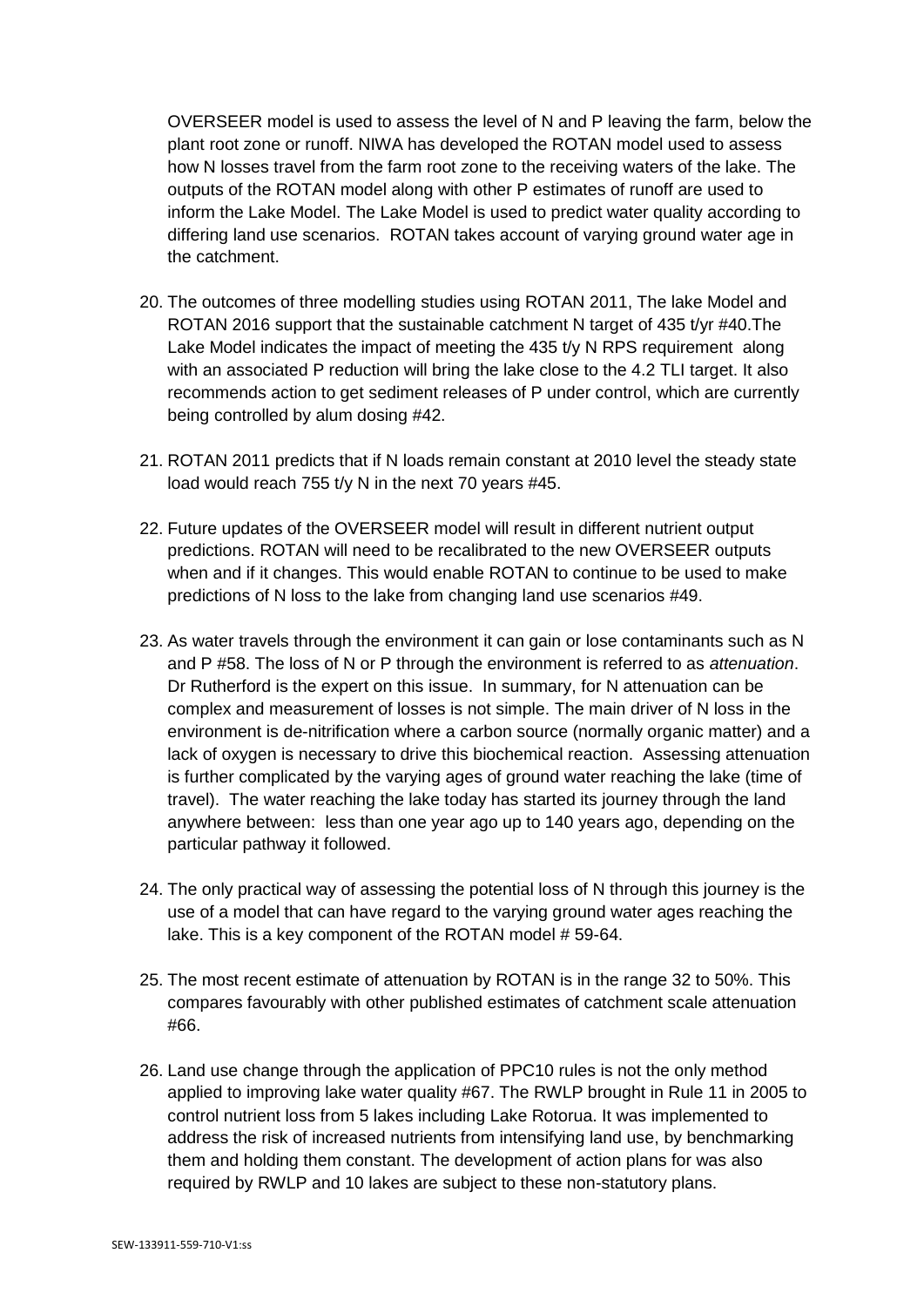- 27. A \$40 M incentives fund and a XX\$M fund for gorse removal are available to encourage voluntary land use change #70. The total in-lake N target for these two funds is 130 t N.
- 28. A number of interventions have already commenced and are having an impact on improving water quality. Some of these are seen as permanent changes to protect water quality such as sewage reticulation, while others are seen as temporary changes to address nutrient issues while more permanent land use change options are implemented #68 -72.
- 29. Two key interventions for the Rotorua/Rotoiti Lakes complex are:
	- a. The alum dosing programme, and
	- b. The Ohau Diversion wall.
- 30. The alum dosing programme has effectively controlled in-lake P since about 2006 when dosing first commenced. The Ohau Wall has been in place since 2008 with the aim of protecting Lake Rotoiti from the ravages of poor Lake Rotorua water #73 -80. These interventions have been promoted as *"short-term"* to improve water quality while the community waits for the improvements from sustainable land use to take effect. (The Wall does not alter the Lake Rotorua quality but manages its effects).
- 31. Alum dosing requires obtaining resource consents and community support both for the funding and cultural aspects. There is a risk alum dosing may need to stop due to lack of support or possible environmental impact. In the case that dosing ceases, the level of phosphorus will increase and algal blooms may resume after a few years to plague the lake #87. The Ohau wall is designed to last 50+ years in anticipation that it will take an extended time for the impacts of land use change to reach Lake Rotorua and flow through to Rotoiti.
- 32. In addition the reticulation of sewage and an improved treatment process for Rotorua City sewage in 1990 made an immediate reduction in N and P of 150 t/yr and 30 t/yr respectively #84.

## **Conclusion**

- 33. ROTAN annual has predicted that the N load reaching the lake under current use will most likely reach 750 t/y. This aligns with the 725 t/y initially modelled by ROTAN 2011 #53.
- 34. A significant reduction in N is required to reach the 435 t/y target #54.
- 35. The ROTAN annual model has predicted the N load reaching the lake as a result of simulated land use change. The predicted N load after the prescribed land use change is 450 t /y. The difference between this and the 435 t/y target is not statistically significant #55.